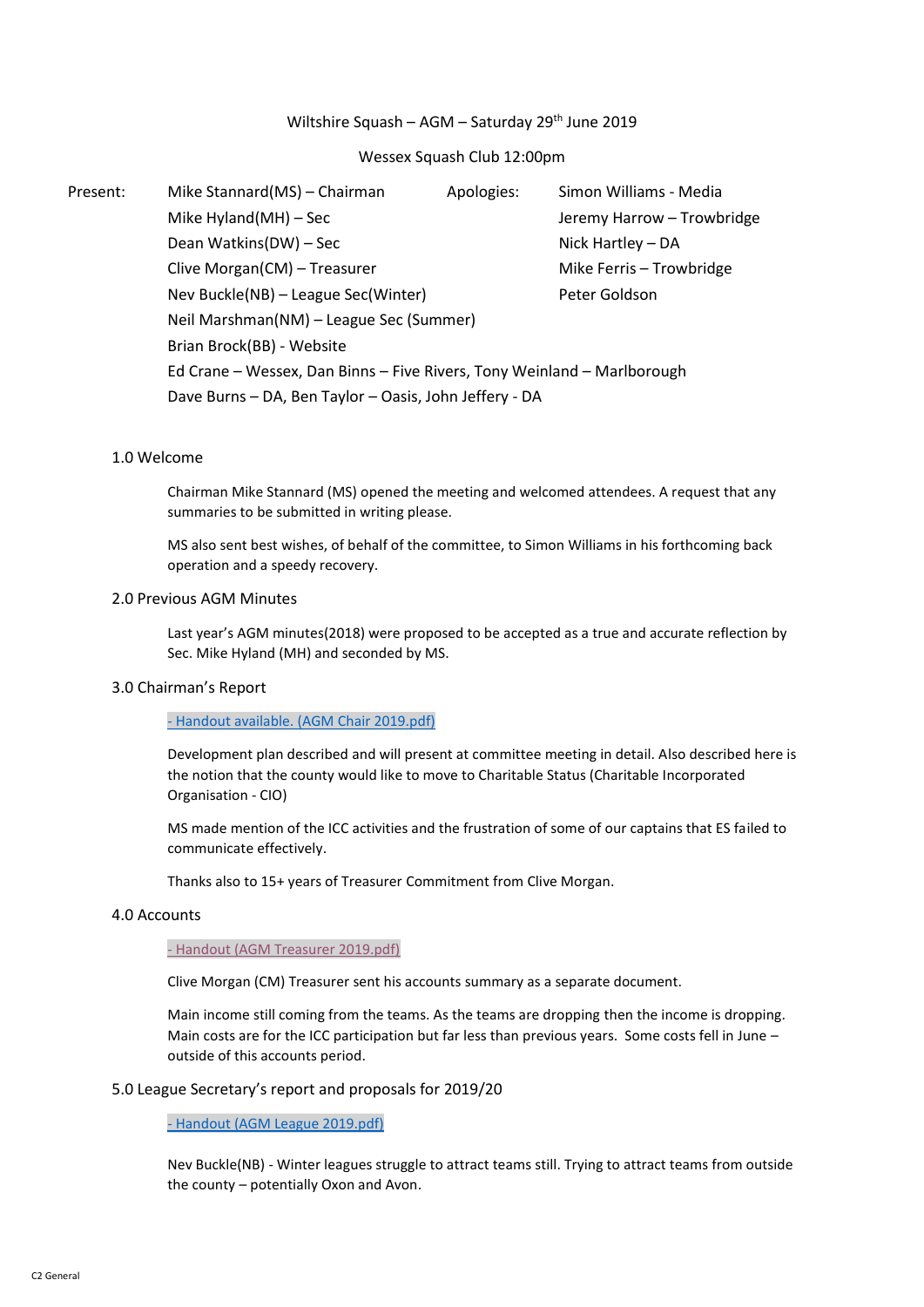No disciplinary issues at all to report.

Summer league is struggling. Even though it's free. From 6 teams down to 4. Maybe look at introducing fees.

Next year hoping to also try for a Racketball league again.

## 6.0 Inter-County Representation 2018 and Proposal 2019

#### - [Handout \(AGM ICC 2019.pdf\)](http://www.wiltssquash.co.uk/SiteContent/Documents/Minutes/20190629_AGM%20ICC%202019.pdf)

Wiltshire entered teams in Seniors, O45, O60 and SQ57.

Dean Watkins(DW) reported that the England Squash organisation was very poor – with a lack of communication to captains resulting in no shows (either within the Wiltshire team or the other teams).

The Over-60s team didn't participate at all – poor organisation from ES after confirming in Oct then communicated only the seniors on 29<sup>th</sup> Jan. By the time it was sorted out it was too late to field a team.

The whole experience was extremely unsatisfactory for everyone leading to the questioning of basic competency of ES.

Selection questioned – How was it made and who was eligible? – MH answered that, as agreed at previous committee meetings, each captain was sent a list of age eligible players (where their DOB is known) and their Squash Levels Rankings. It was then down to each captain to select based on ranking and availability.

Action: Discussion at next committee meeting - ICC Selection, awareness and format.

#### 7.0 Committee Members and positions

| <b>Executive Committee:</b> | Chair – John Jeffrey – Proposed BB/Seconded NM             |
|-----------------------------|------------------------------------------------------------|
|                             | Vice-Chair - Nick Hartley - Proposed NB/Seconded MS        |
|                             | Secretary -DW/MH (split role) - Proposed CM /Seconded NB   |
|                             | Treasurer - Ben Taylor-Proposed NM/Seconded BB             |
|                             |                                                            |
| <b>Committee Members:</b>   | Summer League Sec. - NM - Proposed /Seconded DM            |
|                             | Winter League Sec. - NB                                    |
|                             | Junior Chair - NM- Proposed JJ/Seconded MH                 |
|                             | Website -BB - Proposed MH/Seconded JJ                      |
|                             | Media Sec. - SW - Proposed MS/Seconded MH                  |
|                             | Membership Sec. - MH - Proposed MS/Seconded CM             |
|                             | Tournaments - DW/BB/MH/HW - Proposed MS/Seconded CM        |
|                             | Co-opted committee member – PG – Proposed MS/Seconded MH   |
|                             | Welfare Officer - Sarah Bailey - Proposed JJ/Seconded - NM |